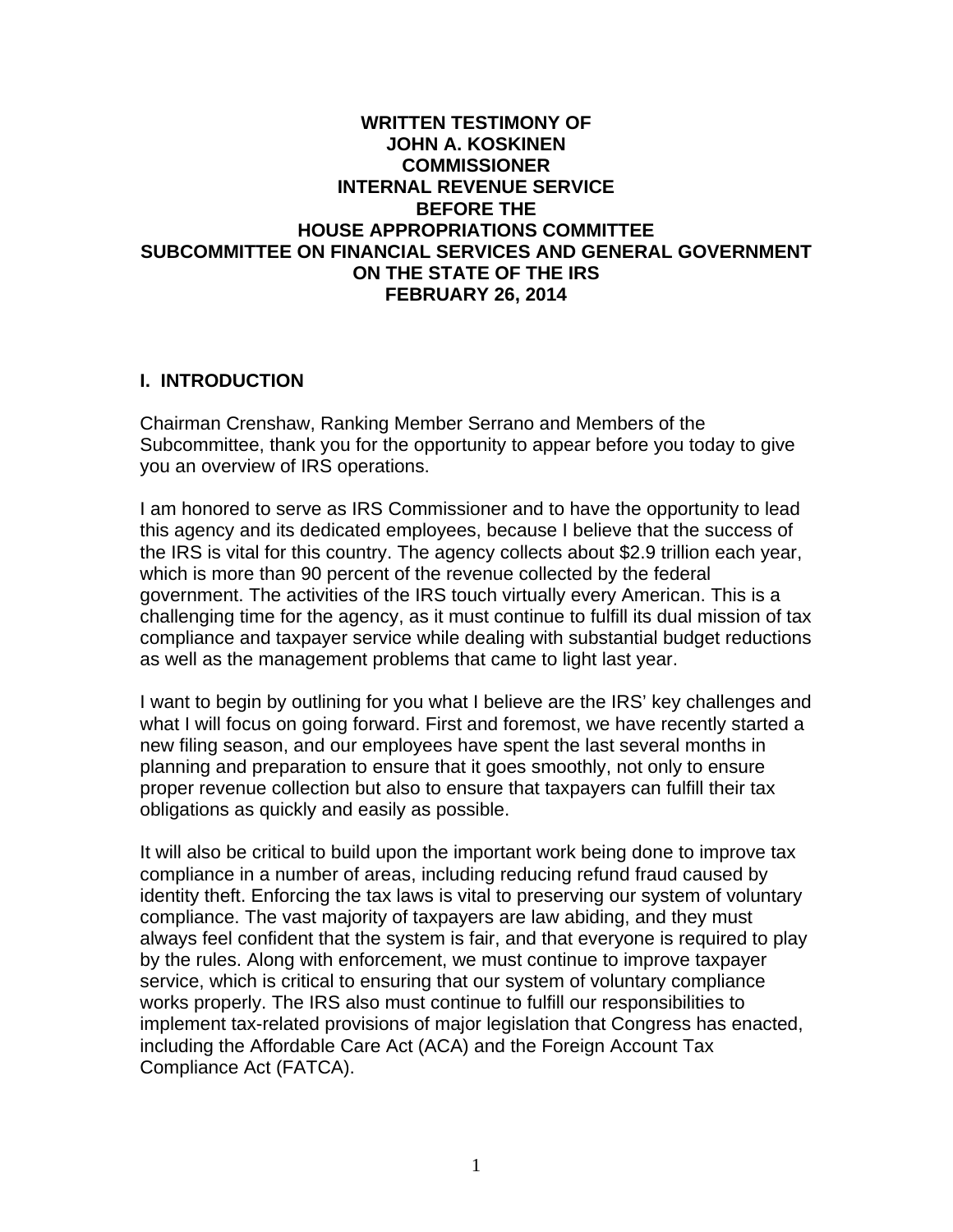Another priority for our agency is to continue to address the issues and concerns surrounding applications for tax-exempt status. The management problems associated with the section 501(c)(4) application process have shaken public trust in the IRS. Under the leadership of former Acting Commissioner Danny Werfel, the IRS made a great deal of important progress in this area, and it is my job to complete the work that he began. Taxpayers need to be confident that the IRS will treat them fairly, no matter what their background or their affiliations. Public trust is the IRS' most important and valuable asset.

On the management side, I strongly believe that the success of the IRS depends on the experience, skills and enthusiasm of our employees, and I intend to do everything I can to make the most of this very valuable resource. Notwithstanding the issues associated with the 501(c)(4) process noted above, I have been very impressed by the experience and professionalism of the IRS employees I have met so far, both here in Washington and in the IRS offices I have visited over the last few weeks. I am also proud to lead an organization that has had a longstanding commitment to ensuring fairness in the workplace, and I believe that diversity and inclusion are equally critical to our mission, our employees and our customers. We cannot strive for anything less than a fully inclusive workplace.

The recent visits I have made to various IRS offices and the meetings I have had with employees reinforce my long-held belief that the people in an organization who know the most about what is going on are the frontline employees. I intend to listen to our employees and make sure they understand that we appreciate their dedication and look forward to benefitting from their insights and suggestions. I have told our employees that I will do everything possible to ensure that they have the leadership, systems and training to support them in their work and allow them to reach their full potential to best serve taxpayers.

In discussing the state of the IRS, no challenge facing our agency is greater than the significant reduction in funding that has occurred over the last several years. Later in this testimony I will outline the important work that our agency has done recently to reduce costs and increase efficiencies. But even with these efforts, which are ongoing, I am deeply concerned about the ability of the IRS to continue to fulfill its mission if the agency lacks adequate funding. Our current level of funding is clearly less than what the agency needs, especially to provide the level of taxpayer services the public has a right to expect. At the same time, we recognize that there has been a loss of confidence within Congress in regard to the way we manage operations. One of my responsibilities is to ensure that we are minimizing risks and quickly solving management and operational problems that may arise, so that Congress can be confident that, when we request additional funding, that money will be used wisely. Taxpayers provide the funds we receive and they deserve to be confident that we are careful stewards of those resources.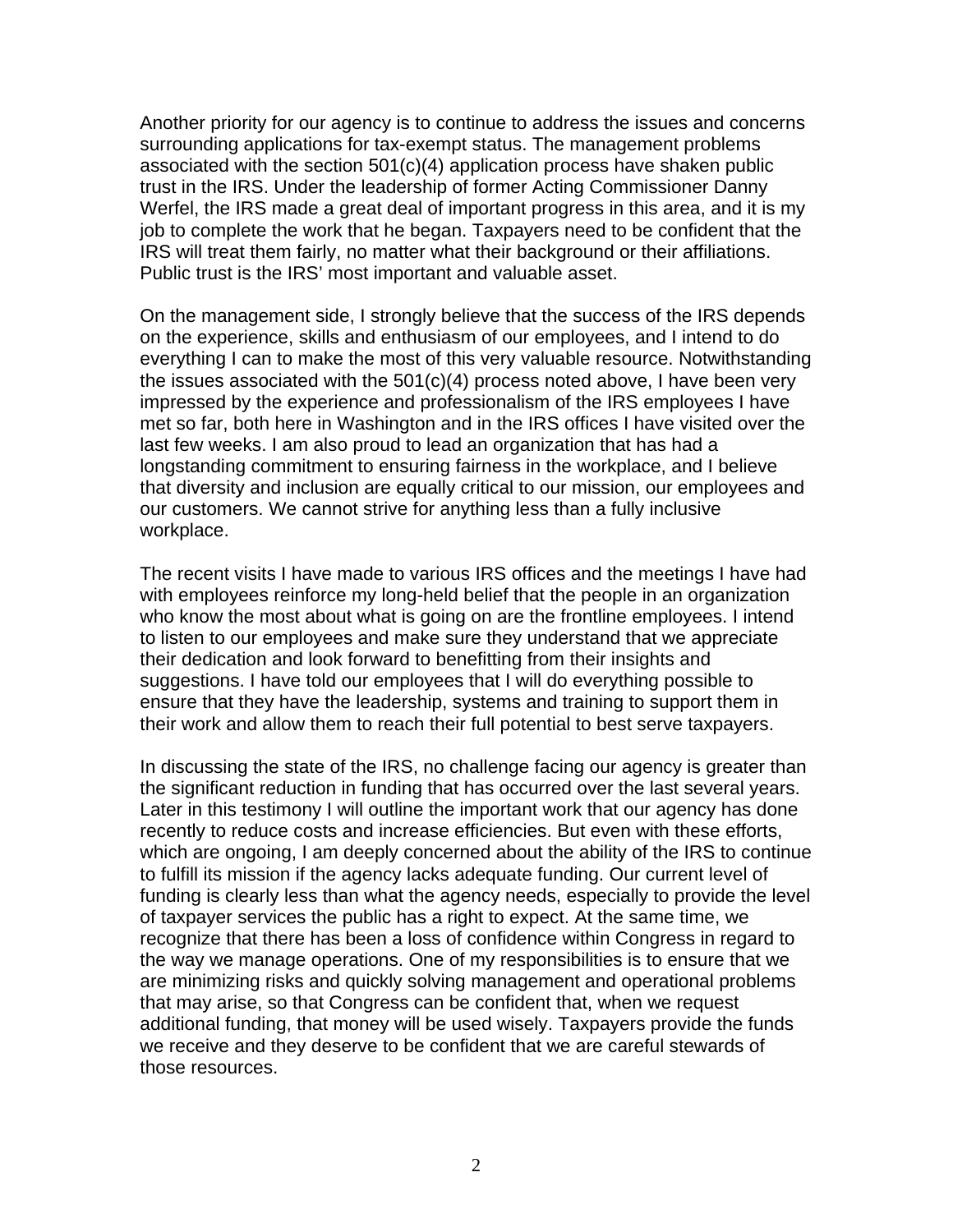We will make every effort to provide the level of service that taxpayers need this filing season, but remain concerned that the level of service will fall short without adequate funding. It is vital that we find a solution to our budget problem, and I look forward to working with Congress to do just that. I hope that one of the legacies of my four years as IRS Commissioner will be that we put the agency's funding on a more solid and sustainable footing.

# **II. STATE OF IRS OPERATIONS**

### **Filing Season**

Each year the IRS works to deliver a smooth and successful filing season. The numbers showing what we undertake can be mind boggling. In Fiscal Year (FY) 2013, the IRS collected about \$2.9 trillion in revenue to fund the federal government, which represents more than 90 percent of all federal receipts. In FY 2013, the IRS processed 147.7 million individual tax returns and issued 109.6 million refunds to taxpayers totaling \$301.9 billion. In addition, IRS employees responded accurately to 95.7 percent of tax law questions and 96.0 percent of taxpayer account questions answered via phone.

The IRS' e-file program continued to grow in FY 2013, with 121.9 million individual returns, or 82.5 percent, filed electronically, an increase of 2.5 percent from the previous year.

Preparing for the 2014 filing season, which opened on January 31, was challenging as a result of the 16-day government shutdown last October – the longest shutdown the IRS has ever experienced. About 90 percent of our operations were closed during this period, with work being stopped, for example, for 3,000 to 4,000 IT staffers, many of whom would have been working to deliver the 2014 filing season.

After a careful review of all of the complex programming and system needs involved, the IRS made the decision to open the filing season on January 31, 2014, 10 days later than the date that was originally scheduled for e-filers to begin filing returns. The later date allowed the agency needed time to program and test its tax processing systems.

Through February 14, 2014, the IRS has received more than 39.2 million individual returns for this filing season and issued more than 31.3 million refunds for approximately \$100.5 billion. The average dollar refund is about \$3,200, and the IRS has directly deposited more than 27.7 million refunds to taxpayers thus far, an 11.2 percent increase over the same period last year.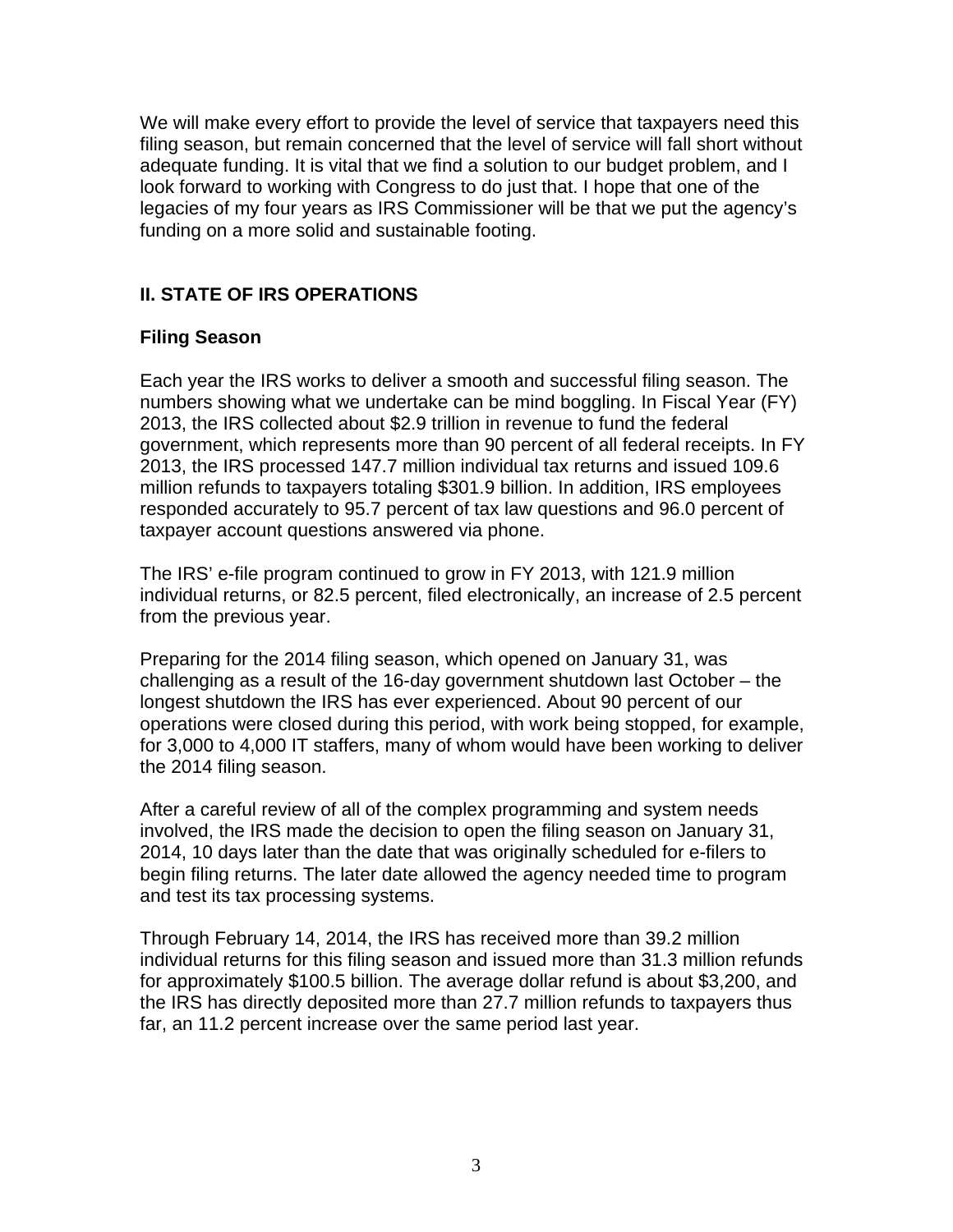### **Taxpayer Service**

The IRS provides year-round assistance to taxpayers to help them fulfill their tax obligations. By assisting taxpayers with their questions before they file, we help prevent inadvertent noncompliance, thus reducing burdensome post-filing notices and other correspondence from the IRS.

The taxpayer assistance provided by the IRS comes in many forms, including: outreach and education programs; issuance of tax forms and publications, rulings and regulations; toll-free call centers; in-person help at Taxpayer Assistance Centers (TAC); and our website, IRS.gov.

For FY 2013, as a result of the ongoing decline in agency funding, the telephone level of service for taxpayers trying to reach the IRS' toll-free lines dropped to 60.5 percent, the lowest level since FY 2008. That means that approximately 40 percent of taxpayers who called were unable to reach an IRS employee, a level of service that we find unacceptable. We will do the best that we can during the remainder of this fiscal year, but even with the most energetic response by our employees, that number is not likely to improve by much, if at all, given the current level of funding the IRS receives.

One way to ameliorate, to some extent, the decline in service levels when taxpayers call is to make the information on our website more understandable and provide more web-based tools and services so that taxpayers can securely interact with the IRS just as they would in a live service channel. We continue our efforts to improve and expand the amount of tax information and web services available through IRS.gov. In FY 2013, taxpayers viewed IRS.gov web pages more than 450 million times. These taxpayers used IRS.gov to get forms and publications, find answers to their tax questions, and check the status of their refunds. Taxpayers used the "Where's My Refund?" electronic tracking tool 132 million times in FY 2012 and 250 million times in FY 2013. We expect that number to increase again this filing season.

The IRS also offers a Smartphone application, IRS2Go, that allows taxpayers to check the status of their refund and get tax news updates on their mobile devices. Earlier this month, we released an updated version of IRS2Go with new features for taxpayers to access the latest information to help them in preparing their tax returns. To date, there have been more than 3.5 million downloads of the application since its inception in 2011.

The IRS has also expanded the methods by which it communicates with taxpayers. Moving beyond traditional media, such as newspapers and broadcast news, the IRS continues to employ new technologies and social media, such as YouTube and Twitter, to reach more taxpayers and provide important service and compliance messages to them.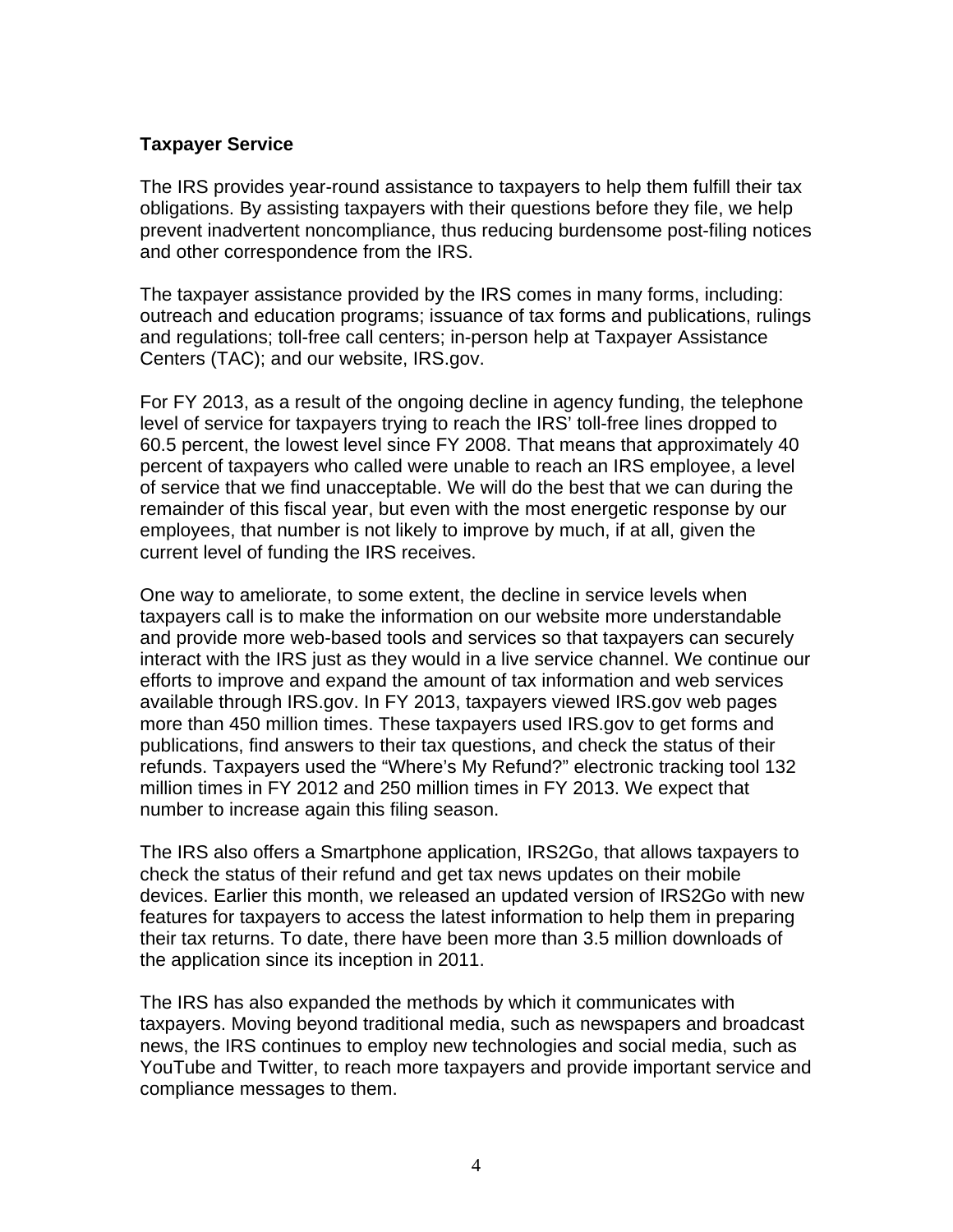For the 2014 filing season we have several new digital applications that will further improve taxpayers' interaction with the IRS. One of these is IRS Direct Pay, which we introduced as a pilot program in November 2013. IRS Direct Pay provides taxpayers with a secure, free, quick and easy online option for making tax payments. Use of IRS Direct Pay will be more convenient for many taxpayers and should significantly reduce the number of paper checks that we have to process, which now total about 73 million per year.

Another innovation, which we launched in January, is Get Transcript. Get Transcript is a secure online system that allows taxpayers to view and print a record of their IRS account, also known as a transcript, in a matter of minutes. Prior to the introduction of this online tool, taxpayers had to wait five to seven days after placing an order to receive a paper transcript by mail.

We are also in the final stages of revamping the IRS Online Payment Agreement, which allows taxpayers to apply for an installment agreement online. We have streamlined the application process to make it quicker and easier. We expect to launch this improved product this spring.

The IRS' commitment to taxpayer service also means assisting taxpayers who are facing difficult economic times and other hardships in meeting their tax obligations.

One major example of our efforts in this regard is the Fresh Start initiative, which began in 2011. Under this initiative, the IRS has increased the flexibility of its collection program to help taxpayers who are struggling financially. For example, it is now easier for taxpayers to obtain lien withdrawals – that is, for the IRS to withdraw a tax lien notice that it has filed against a taxpayer – after paying back taxes owed. In addition, the IRS now allows liens to be withdrawn when a taxpayer signs a Direct Debit Installment Agreement (DDIA), which is an agreement to have the IRS automatically debit payments from a taxpayer's checking account for the agreed-upon installment amount. Another provision helps more small businesses get access to Installment Agreements if they sign up for a DDIA and have less than \$25,000 in unpaid taxes. The rules were also changed for Offers in Compromise (OIC) so that more taxpayers could qualify for a streamlined OIC. With streamlining, the IRS has more flexibility when analyzing a taxpayer's ability to pay, can make fewer requests for additional financial information or, if the information is needed, take it over the phone rather than requiring a submission by mail.

We also assisted taxpayers who are victims of crises such as natural disasters. In 2012 and 2013, the IRS moved quickly to provide tax and filing relief to victims of wildfires and tornadoes in Oklahoma, and storms and flooding in Alabama, Alaska, Colorado, Florida, Illinois, Indiana, Kentucky, Tennessee, and West Virginia. In addition, the IRS provided tax and filing relief to victims of Hurricane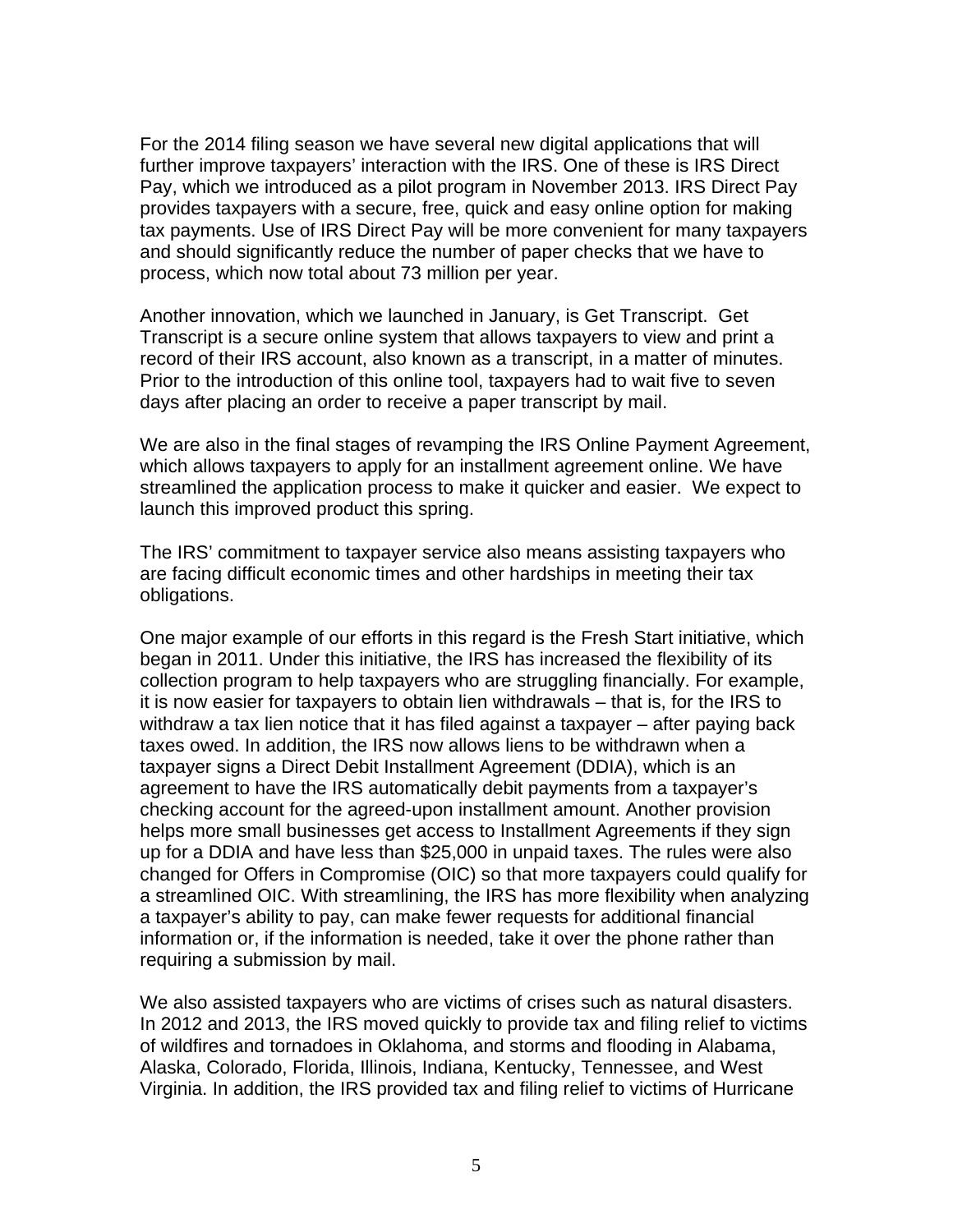Isaac in Mississippi and Louisiana, and to victims of Hurricane Sandy in Connecticut, Maryland, New Jersey, New York, and Rhode Island.

Along with natural disasters, last year the IRS provided tax filing and payment extensions to taxpayers in and around Suffolk County, Massachusetts -- which includes the city of Boston -- who were affected by the tragedy that occurred during the Boston Marathon on April 15, 2013.

### **Enforcement**

Enforcement of the tax laws is a critical component of the U.S. tax system. The IRS strives to carry out a rigorous enforcement program, which includes: a balanced examination program to help ensure that taxpayers accurately report their income, deductions and credits; an effective collections program to collect assessed tax liabilities; and efforts to detect and stop non-compliance, fraudulent schemes, and tax crimes.

Taken together, the IRS' enforcement activities collected approximately \$53.3 billion in taxes and penalties in FY 2013, an increase of \$3.1 billion from FY 2012. Most of the increase came from a \$2.6 billion rise in revenue from cases under review at Appeals, which generally relate to examinations for much earlier years. Revenue from our Collection function, the levels of which also frequently rise and fall in tandem with the overall health of the economy, increased by nearly \$1 billion in FY 2013.

While we are pleased with the overall increase in receipts from enforcement in 2013 compared to the prior year, the total is still down by more than \$4.2 billion from four years ago, and we are concerned about the steady decline since the high point of \$59.2 billion in FY 2007. The reason for this decline is primarily due to a decline in revenue from audits, which dropped nearly \$400 million in FY 2013 to \$9.83 billion, the lowest level in a decade. This decline in audit revenue mirrors a decline in the number of returns audited. The IRS audited the returns of approximately 1.4 million individuals in FY 2013, down 5 percent from FY 2012 and the lowest level since FY 2008 when there were 1.39 million audits. The audit coverage rate – the number of audits divided by the number of tax returns – fell below 1 percent to 0.96 percent in FY 2013, the lowest level since FY 2006. Audits of high-income individuals – defined as those with \$1 million or more in income – fell 3.7 percent last year. The IRS examined approximately 61,000 business returns in FY 2013, down 13 percent from FY 2012.

The decline in individual and business audits coincided with a decrease in key enforcement staffing personnel in three major categories in FY 2013. There were 1,300 fewer enforcement personnel overall – including those responsible for exams, collection and investigations – than in FY 2012, a drop of 6.4 percent, and the lowest number in a decade. The decrease is even more pronounced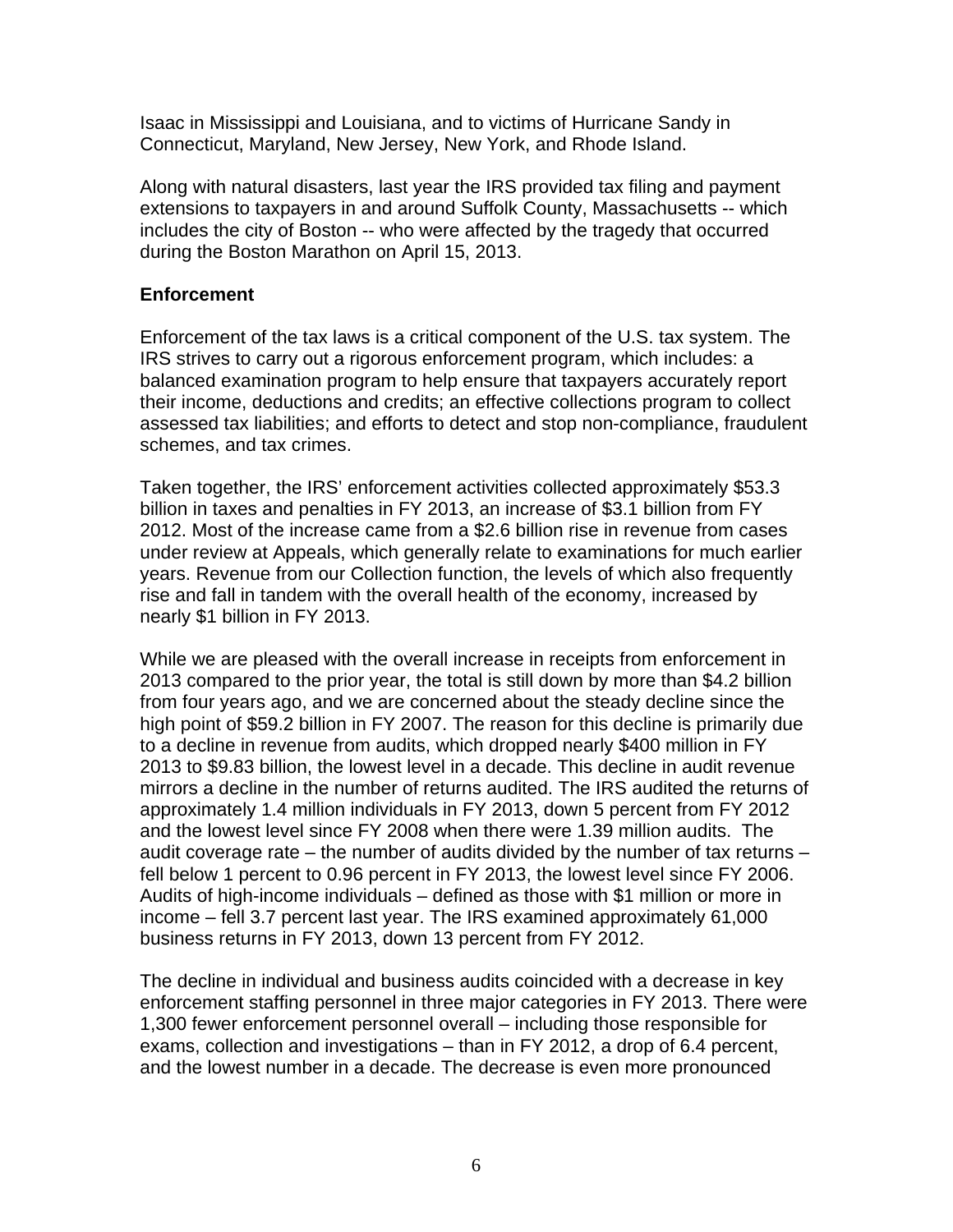when compared with the numbers for FY 2010 when we had over 3,100 more enforcement personnel than we had in FY 2013 in these key categories.

The IRS has made progress in the Criminal Investigation (CI) area, where prosecutions recommended by IRS CI increased to 4,364 in FY 2013 from 3,701 the previous year. This is the highest level of prosecution recommendations in more than a decade. The conviction rate for cases tried in court reached 93.1 percent, also the highest in a decade. Other key Criminal Investigation measures, such as the number of investigations initiated, also increased in FY 2013.

The IRS has also made critical progress in improving international tax compliance. Through our strategic enforcement efforts and parallel voluntary disclosure programs, the IRS has provided opportunities for U.S. taxpayers with undisclosed offshore accounts or income to come back into the tax system. Since its establishment in 2009, the Offshore Voluntary Disclosure Program has resulted in more than 43,000 disclosures of underpaid or unpaid taxes and the collection of more than \$6 billion in back taxes, interest and penalties. In addition, our work on offshore tax evasion has recently included: the prosecution of three foreign banks for conspiracy to commit tax evasion resulting in restitution of \$807.5 million and forfeitures of \$48.3 million; indictments of almost two dozen foreign bank employees and investment advisors; and more than 100 indictments of U.S. citizens with hidden offshore accounts.

Another key enforcement challenge for the IRS is refund fraud, especially fraud caused by identity theft. The IRS has a comprehensive and aggressive identity theft strategy that focuses on preventing refund fraud, investigating these crimes, and assisting taxpayers victimized by identity thieves.

Regarding our fraud detection efforts, the IRS stopped 5 million suspicious returns in Calendar Year 2012 – up from 3 million suspicious returns stopped in CY 2011. This upward trend has continued: in CY 2013, we suspended or rejected 5.7 million suspicious returns, worth more than \$17.8 billion. Over the last two fiscal years, the IRS has made numerous improvements in catching fraud before refunds are issued. For example, we have implemented new identity theft screening filters to improve our ability to spot false returns before we process the return or issue the refund. We hope that these improvements will help us continue this upward trend in CY 2014.

The IRS' current fraud detection capability is strong, but it is limited by the technology in place, so we are investing in a significant new set of technologies. For instance, the Return Review Program (RRP) will greatly expand our current efforts by enhancing our real-time filtering and identity theft modeling capabilities. We are rolling out the first version of RRP in 2014, and it will operate alongside the legacy Electronic Fraud Detection System until 2016, when RRP will become our primary fraud detection system. Once RRP is fully implemented, we will have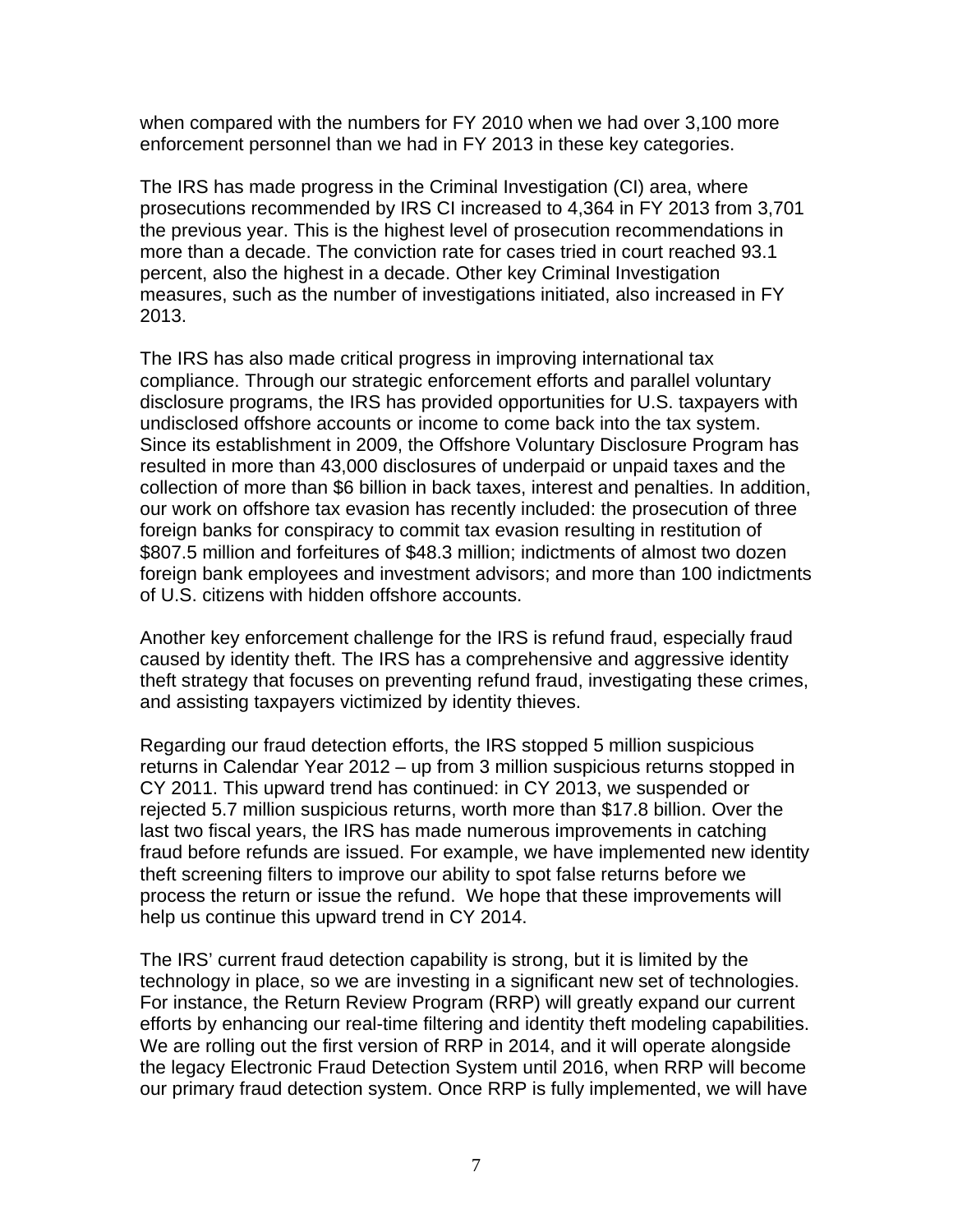more flexibility to stay ahead of identity thieves because we will be able to act more quickly to incorporate what we learn about fraud schemes into our filters.

The IRS has also been working to improve its efforts to assist victims of identity theft. Today, the IRS has 3,000 people working directly with victims on identity theft related cases – more than double the number of people working on these types of cases in 2011. In addition, since 2012 we have trained 40,000 employees who regularly work with taxpayers to help with identity theft situations when they arise. In CY 2013, the IRS worked with victims to resolve and close approximately 963,000 cases.

The IRS has reengineered its identity theft reporting and resolution processes to close cases more efficiently, accurately, and with less burden to the victim. In FY 2013, taxpayers who became identity theft victims received their refunds and had their account issues resolved in roughly 120 days, far more quickly than in previous years when cases could take over 300 days to resolve. We continue to look for ways to shorten the time to resolve identity theft cases and ease the burden that identity theft places on these victims.

The IRS created the Identity Protection Personal Identification Number (IP PIN) to help reduce identity theft and to permit victims of identity theft a safer means of filing their tax returns in subsequent years. The IP PIN is a unique identifier that authenticates a return filer as the legitimate taxpayer at the time the return is filed. As of December 31, 2013, we have issued more than 1.2 million IP PINs for the 2014 filing season. Also new this year, we are offering a limited pilot program to test the idea of issuing IP PINs to individuals who have not previously been identity theft victims, but who reside in three locations – Florida, Georgia, and Washington, D.C. – with high incidences of identity theft. Based on the results of this pilot, IRS will consider whether to expand issuing IP PINs prospectively to taxpayers in other locations.

The investigative work done by the IRS is a major component of our efforts to combat tax-related identity theft. CI investigates and detects tax and other financial fraud, including fraud related to identity theft. Investigations of tax fraud related to identity theft have increased significantly over the past three fiscal years. The number of investigations opened increased from fewer than 400 in FY 2011 to 900 in FY 2012, and increased again to nearly 1,500 in FY 2013. Indictments in identity theft-related cases totaled 1,050 in FY 2013, with 438 individuals sentenced and an average time to be served of 38 months.

#### **Implementing Enacted Legislation**

As noted, one of my priorities as Commissioner is to ensure that the IRS fulfills its responsibilities to implement tax-related provisions of enacted legislation. A large portion of our efforts in this regard continue to center on the ACA and FATCA. The resources needed for implementation activities for ACA and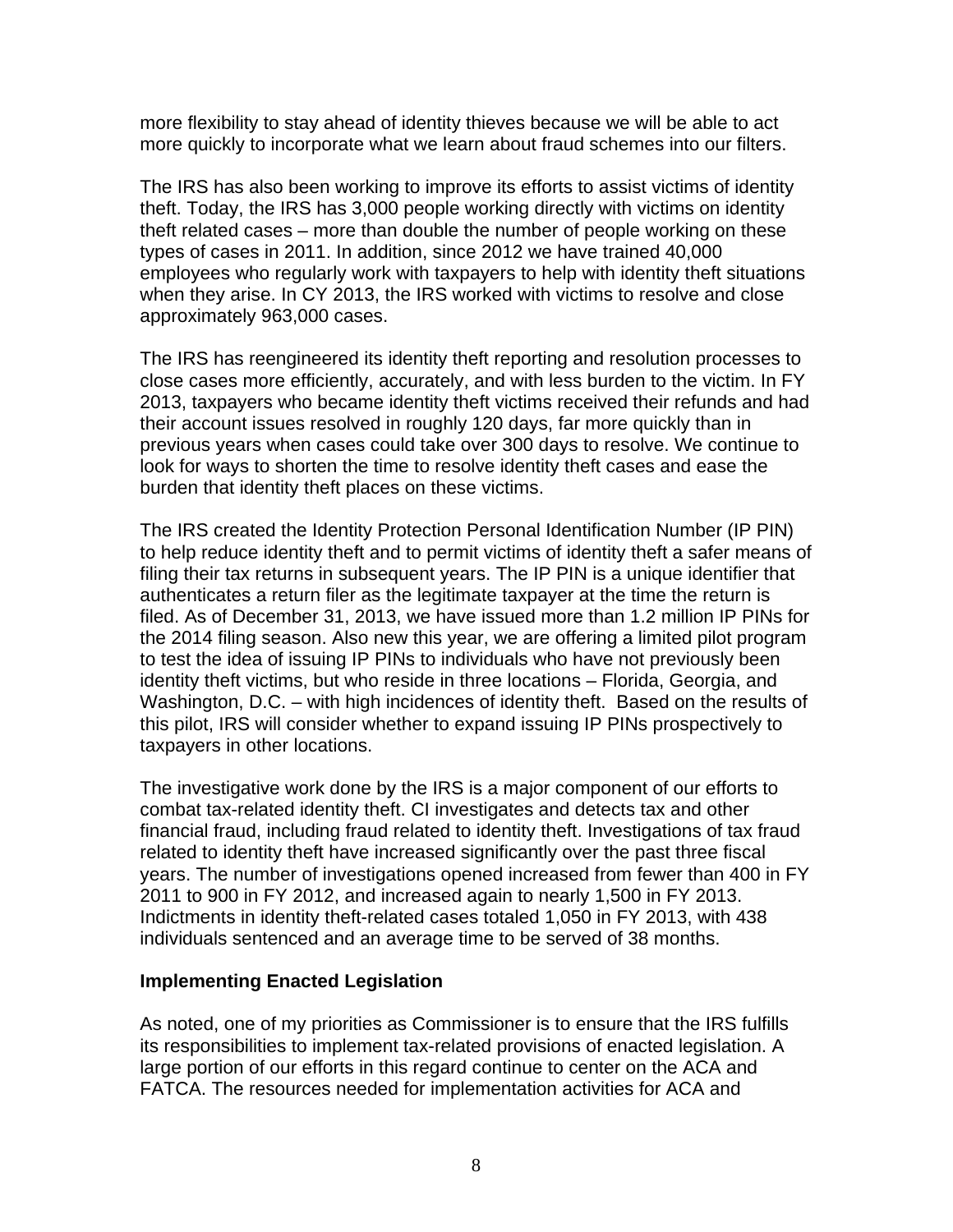FATCA, taken together, represent roughly 4 percent of the IRS' budget for FY 2014.

# *ACA Implementation Efforts*

With regard to ACA implementation, I am pleased to be able to tell you that the systems and processes that the IRS developed to support enrollment in the new Health Insurance Marketplace were launched on schedule and are working as planned. In addition, the IRS has been working to implement the ACA's tax provisions, most of which are already in effect, such as the branded prescription drug fee, the tanning tax, and the medical device excise tax. We continue to focus on two significant provisions that go into effect in 2014: the premium assistance tax credit and the individual shared responsibility provision. These two provisions will have a profound impact on IRS forms and procedures beginning with the 2015 filing season, and will require additional taxpayer services and education activities.

Preparations are already well underway to modify forms and instructions, enhance education and outreach to taxpayers and their advisors, and update our systems and processes in time for the 2015 filing season.

The IRS is also focusing on ensuring that returns that erroneously or fraudulently claim refundable premium tax credits (or fail to reconcile advance payments of the credit) are efficiently identified and addressed, using Marketplace information available during the filing season as well as the ever-improving IRS tools used for all returns to address errors and fraud.

# *FATCA implementation efforts*

FATCA is an important new tool in our offshore compliance efforts, as it requires foreign financial institutions (FFIs) to report information to the IRS about financial accounts held by U.S. taxpayers, or by foreign entities in which U.S. taxpayers hold a substantial ownership interest. Withholding requirements under FATCA go into effect on July 1, 2014.Last week the IRS and Treasury released two important additional pieces of FATCA guidance for FFIs. The first piece of guidance responds to extensive comments, makes numerous corrective adjustments, and provides transition rules to the original regulations that were released last year. The second package of guidance includes provisions to coordinate FATCA reporting with pre-existing reporting and withholding rules that already affect international financial intermediaries and withholding agents. Both of these regulations are consistent with achieving FATCA's compliance goals, while trying to minimize burden.

It is important to note, however, that legal restrictions in some countries prevent FFIs from fulfilling the reporting, withholding and account disclosure requirements. For that reason, Treasury, with assistance from the IRS, is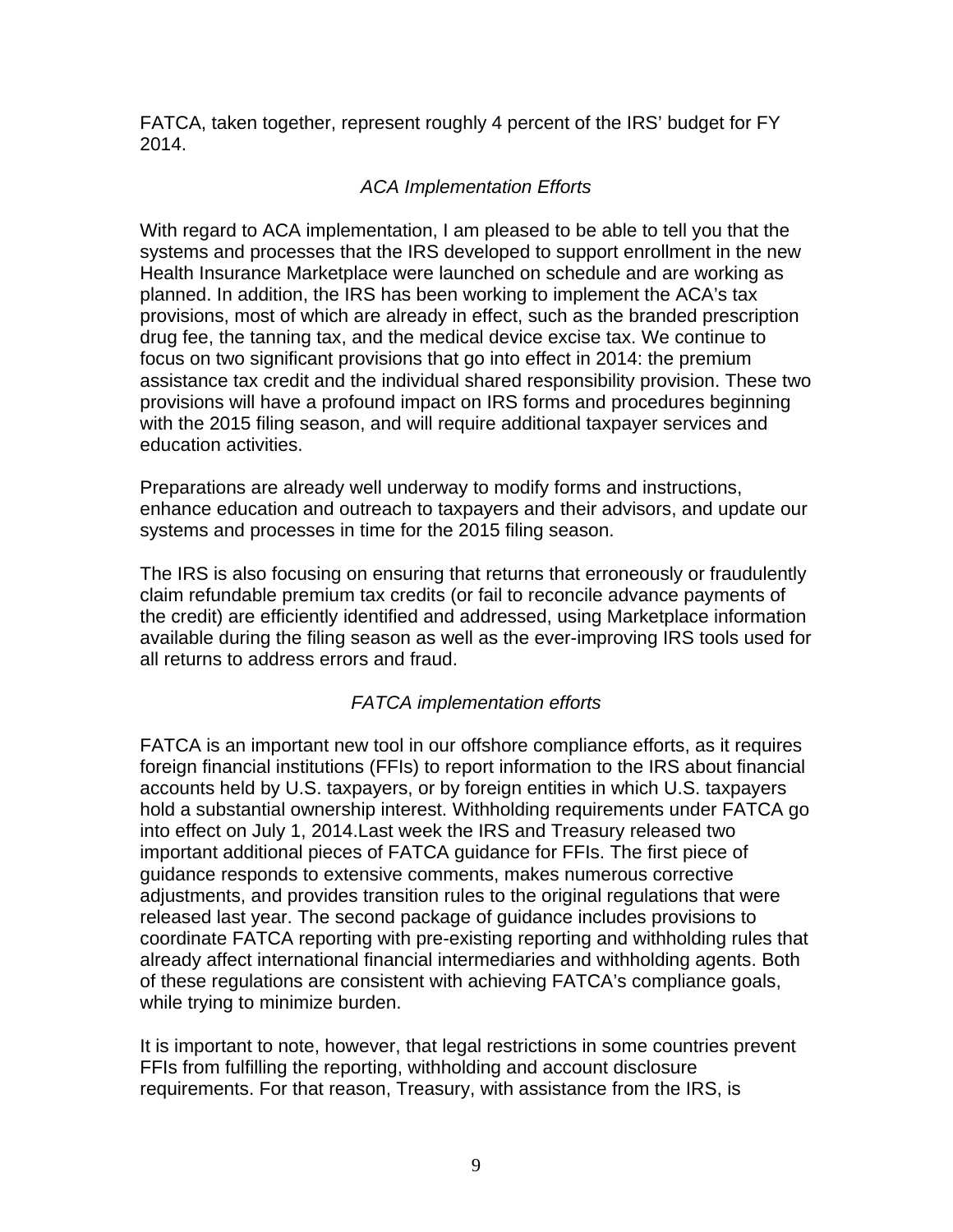advancing an intergovernmental approach to FATCA implementation that is focused on bilateral agreements that address these legal impediments, simplify practical implementation and reduce the costs to FFIs. As of Feb. 22, there were 22 signed Intergovernmental Agreements. The IRS FATCA registration website opened in August 2013 allowing financial institutions to begin to enter data. In January 2014 financial institutions were able to begin submitting their electronically signed FATCA agreements.

# **Exempt organizations**

The IRS is continuing its efforts to implement broad managerial and operational improvements in the determination process for tax-exempt status. In this work we are focusing on applications for recognition of tax-exempt status under both sections 501(c)(3) and 501(c)(4).

# *Section 501(c)(4) organizations*

Regarding the section 501(c)(4) application process, the IRS has made important progress in addressing the concerns raised by the Treasury Inspector General for Tax Administration (TIGTA) in a May 2013 report describing problems with the processing of these applications. In fact, I am pleased to report that the IRS completed action on all nine TIGTA recommendations contained in that report as of the end of January 2014.

The changes we have made in response to the TIGTA recommendations include:

- Establishing a new process for documenting the reasons why applications are chosen for further review;
- Developing new training and workshops on a number of critical issues, including the difference between issue advocacy and political campaign intervention, and the proper way to identify applications that require review of political campaign intervention activities;
- Establishing guidelines for IRS Exempt Organization (EO) specialists on how to process requests for tax-exempt status involving potentially significant political campaign intervention; and
- Creating a formal, documented process for EO determinations personnel to request assistance from technical experts.

We have reduced the inventory of section 501(c)(4) applications, including the group of 132 cases in the "priority backlog" – those that were pending for 120 days or more as of May 2013. As of February 7, 2014, 112 of those cases, or 85 percent, have been closed. Of the closed cases, 85 of them were approved, including 40 organizations that took advantage of a temporary self-certification procedure we offered in summer 2013. Of the remaining 27 closed cases, most were closed either because the organization withdrew the application or it failed to respond to our questions. To date, three applications have been formally denied. The 20 cases still open generally fall into one of two categories: either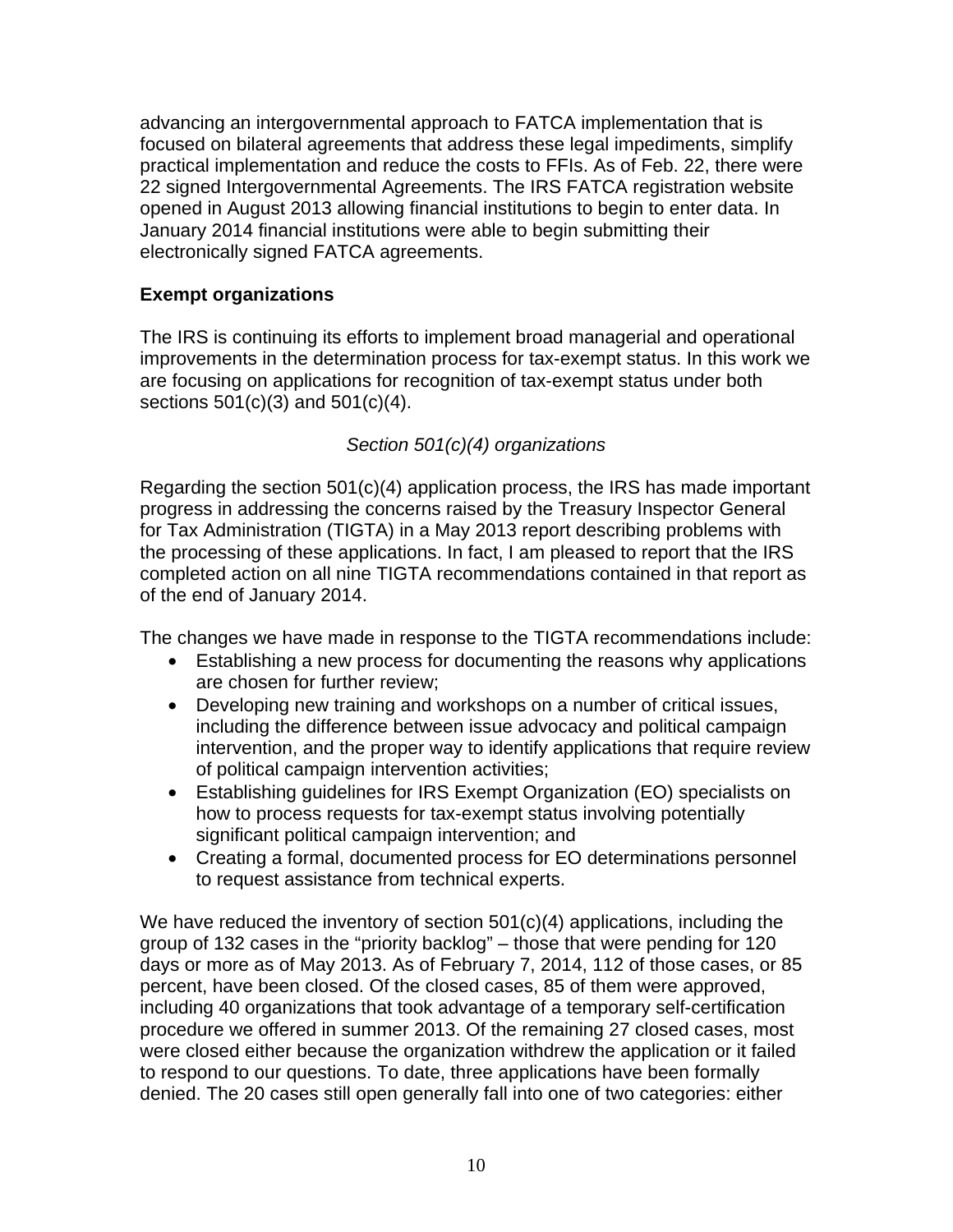the taxpayer has asked for (and received) additional time to respond to our questions, or the case is being litigated.

In addition, proposed regulations were released in November that are intended to provide clarity in determining the extent to which section 501(c)(4) organizations may engage in political activity without endangering their tax-exempt status. This initial guidance also seeks comments on other aspects of the section 501(c)(4) qualification requirements, including what proportion of an organization's activities must promote social welfare. There are a number of steps in the regulatory process that must be taken before any final guidance can be issued.

I believe it is extremely important to make this area of regulation as clear as possible, not only because it will help guide the IRS in proper enforcement, but because it will also give a better roadmap to applicants and help those that already have section 501(c)(4) status understand the applicable standards and properly administer their organizations. The proposed guidance also seeks comments regarding whether standards similar to those that have been proposed should be adopted to define the political activities that do not further the taxexempt purposes of other tax-exempt organizations, which would promote consistent definitions across the tax-exempt sector.

The Treasury and IRS have requested public comment on the proposed regulations, and to date more than 68,000 comments have been received. The comment period closes tomorrow, and I can assure you that the Treasury and IRS will carefully consider all public feedback in working to ensure that the standards for tax exemption under section 501(c)(4) are clear and can be applied consistently.

### *Section 501(c)(3) organizations*

Improving the section 501(c)(3) application process is a significant area of focus for our agency, and we have been working diligently to make the process less burdensome for applicants in a number of ways.

Our Exempt Organization (EO) group consistently receives more than 60,000 applications per year, including primarily applications for section 501(c)(3) status (as well as other types of tax-exempt status). The agency has experienced a substantial rise in applications since 2010. In FY 2013, for example, we received nearly 80,000 applications for recognition of exemption. The automatic revocations of tax-exempt status that occurred under the 2006 Pension Protection Act beginning in 2011, and the subsequent requests for reinstatement, have been a significant cause of this increase.

Those requests for reinstatement have added more than 50,000 cases to EO's workload since FY 2010. In fact, in 2013, more than 30 percent of the applications we received were from organizations seeking reinstatement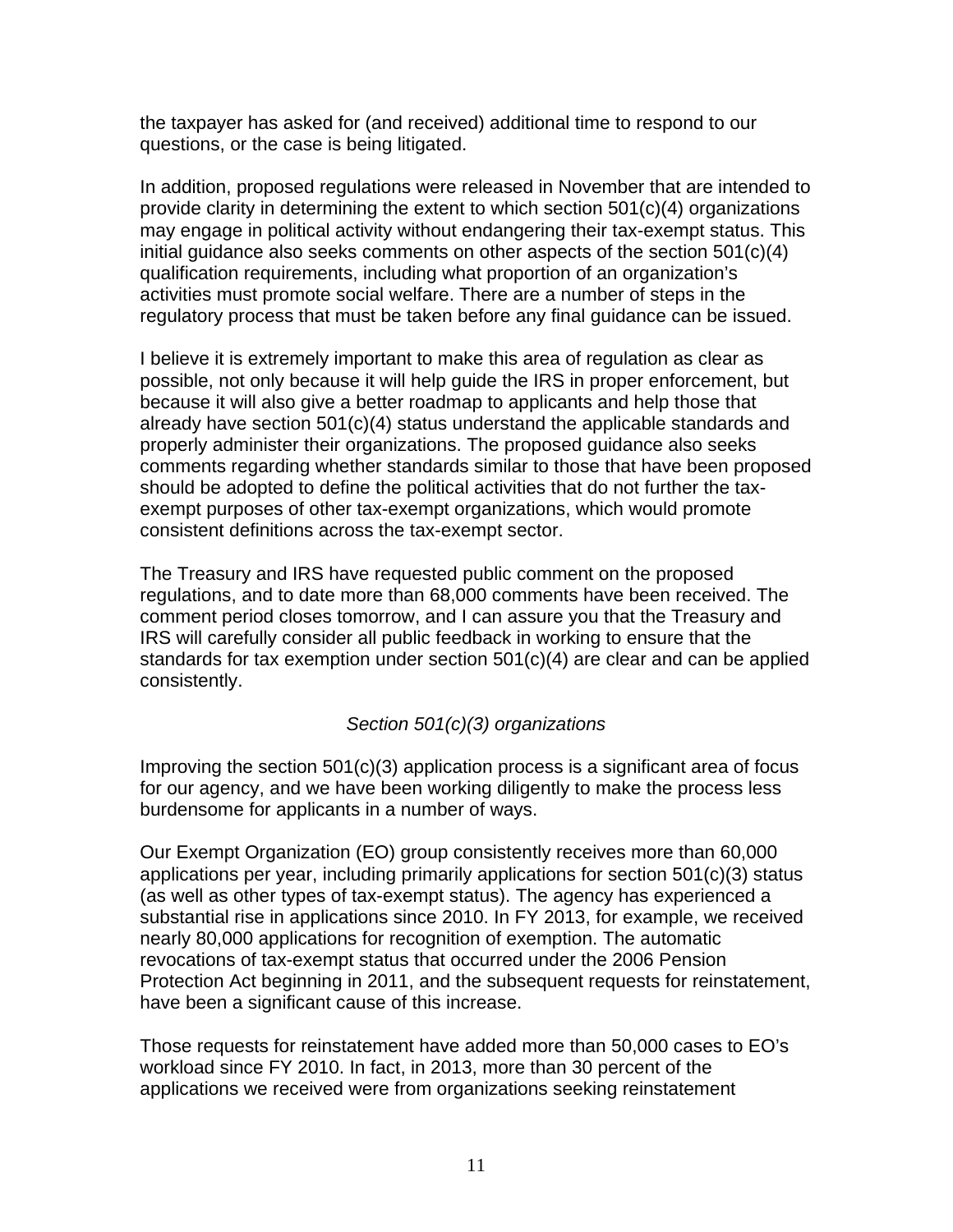following automatic revocation. On January 2, 2014, the IRS issued Revenue Procedure 2014-11, which will make the reinstatement process more efficient for organizations whose status was automatically revoked and will allow a majority of revoked organizations to use a streamlined process to apply for retroactive reinstatement of their exempt status.

Looking beyond the issue of automatic revocations, the IRS has recently developed another way of making the determination process more efficient for section 501(c)(3) organizations. The Interactive Form 1023, *Application for Recognition of Exemption under Section 501(c)(3)*, which was made available online in September 2013, features pop-up information boxes that offer guidance on what information is needed. The form should result in more complete applications, thus reducing processing time by minimizing the IRS' need to request additional information to make a determination.

We are also examining the feasibility of creating a streamlined application process for certain organizations seeking tax-exempt status. I recently visited the Cincinnati IRS office and had the opportunity to meet with members of our Lean Six Sigma<sup>[1](#page-11-0)</sup> team that is taking the lead on this effort. I'm excited about the work that these dedicated frontline employees are doing. They are developing a process that could potentially be used by small organizations that pose a low risk of noncompliance. The goal is to come up with a new procedure that is more efficient without introducing major risks into the system for approving applications.

We presently have a backlog of 60,000 section 501(c)(3) applications, many of them well over a year old. Our goal is to be able to report a significant decrease in this number by this time next year.

### **IRS Budget**

 $\overline{a}$ 

For the IRS to keep making progress in all the areas mentioned above, it is critical for us to receive adequate resources. The agency continues to be in a very difficult budget environment, with our funding for FY 2014 now set at \$11.29 billion. Since FY 2010, IRS appropriations have been cut by approximately \$900 million. This represents a 7 percent cut in our annual budget since 2010 while the total population of individual and business filers grew by more than 4 percent over the same time period.

We recognize the need to become more efficient no matter what happens to our funding level. Labor is our largest operating expense and we have been very focused on managing personnel costs. By closely managing hiring and limiting

<span id="page-11-0"></span><sup>&</sup>lt;sup>1</sup> Lean Six Sigma is a management reengineering methodology widely used in the private sector to improve business performance.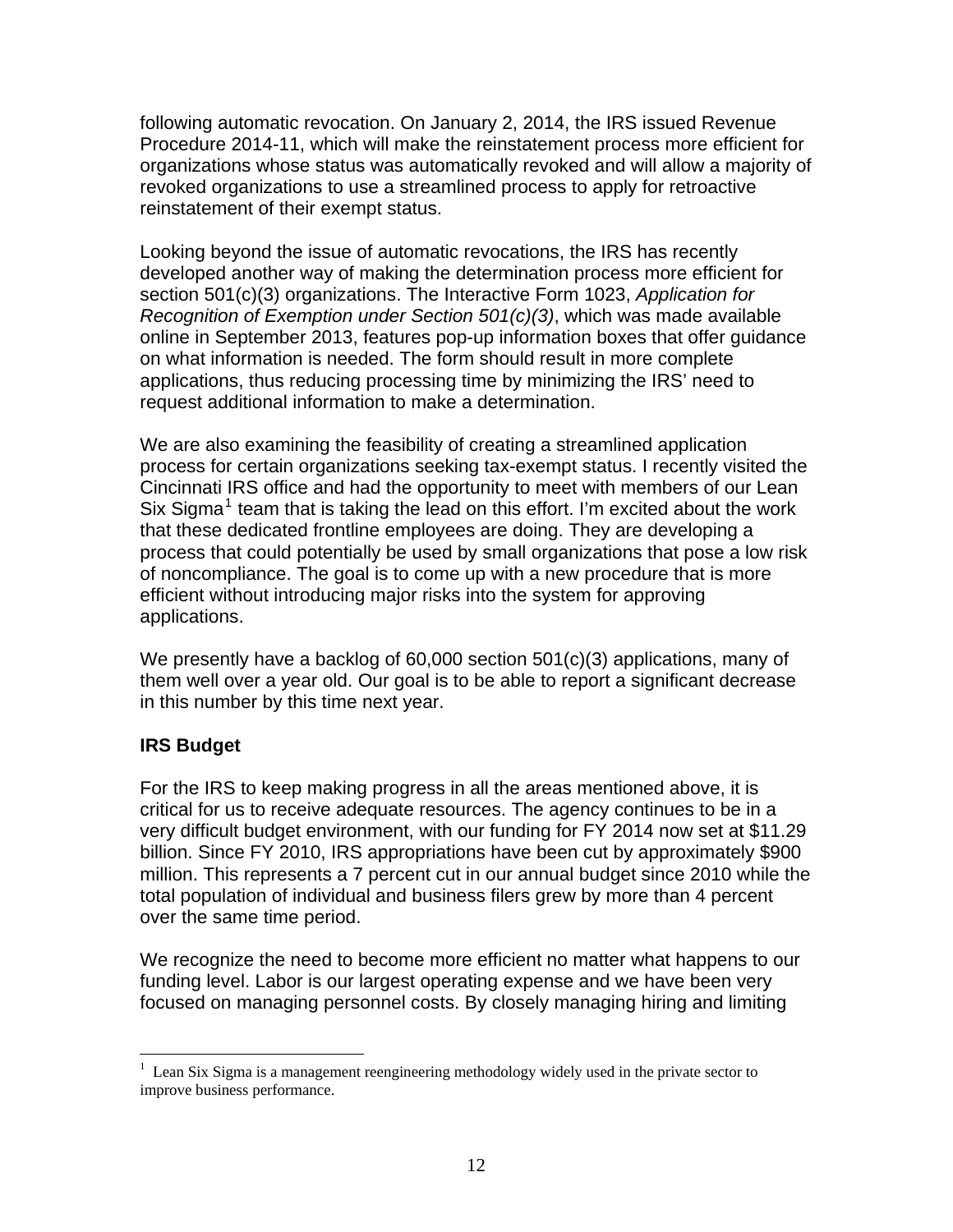replacement behind attrition, the IRS has reduced the total number of full-time, permanent employees by about 10,000, or more than 11 percent, since 2010.

The IRS has also implemented significant reductions in its non-labor spending. Since 2010, the IRS has limited employee travel and training to mission-critical projects. By our estimates, training costs have been reduced by 83 percent and training-related travel costs have been reduced by 87 percent since 2010. We have expanded the use of alternative delivery methods for in-person meetings, training, conferences, and operational travel, but we need to restore some of these funds to ensure that IRS employees interacting with the public are properly trained and able to provide the answers and assistance expected.

Over the same period, the IRS also reduced spending on professional and technical service contracts by \$200 million. Additionally, the IRS generated \$60 million in printing and postage savings by eliminating the printing and mailing of selected tax packages and publications, and by transitioning to paperless employee pay statements.

Finally, in an effort to promote more efficient use of the Federal government's real estate assets and generate savings, in 2012, the IRS announced a sweeping office space and rent reduction initiative that over two years is projected to close 43 smaller IRS offices and consolidate space in many larger facilities. These measures will reduce rent costs by more than \$40 million and reduce total IRS office space by more than 1.3 million square feet by the end of FY 2014.

We will continue our efforts to find savings and efficiencies wherever we can. The IRS will continue to carry out its core responsibilities and work toward preserving the public's faith in the essential fairness and integrity of our tax system. But these budgetary constraints continue to pose very serious challenges to our efforts to enforce the tax laws and provide excellent customer service. Essentially, the federal government is losing billions in revenue collection to achieve budget savings of a few hundred million dollars. In general, IRS estimates that for every \$1 invested in the IRS budget, it produces \$4 in revenue – a 4-to-1 return.

With the IRS budget now in its fourth year of relative decline, significant effects on taxpayer services will become more apparent during the 2014 filing season. The IRS will have 11,000 fewer people working during the 2014 filing season than it had in 2010 while processing the largest number of tax returns in the agency's history. As a result, we expect that taxpayer service will be impacted this filing season as follows:

• The IRS will not be able to deliver timely service to taxpayers who phone us for tax assistance. We estimate that 18 million calls to our help lines, or 39 percent, will go unanswered this year, including at least 2 million calls from small businesses;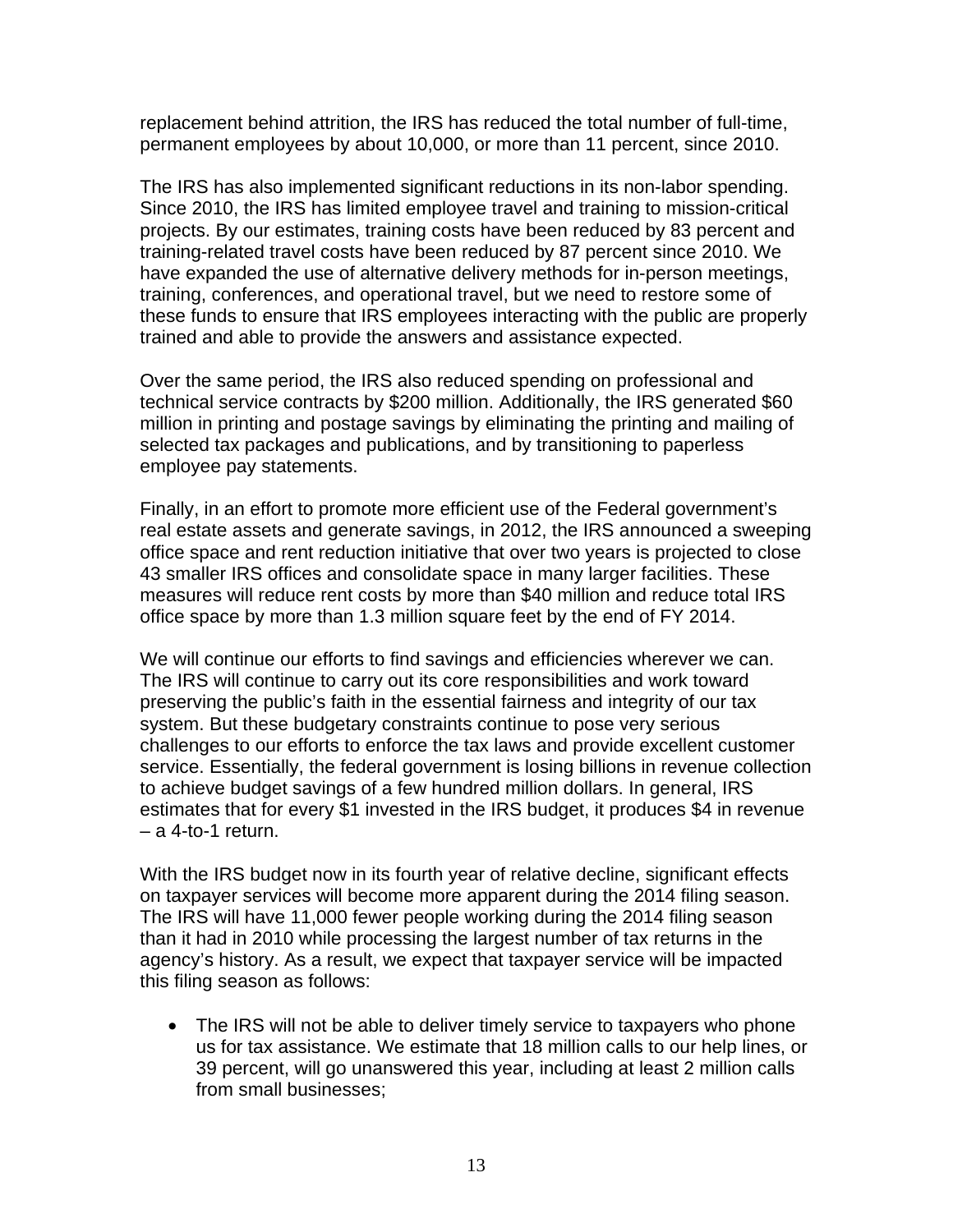- The average wait time for taxpayers on the phone is expected to potentially rise to around 25 minutes per call, compared with 10 minutes in 2010; and
- The backlog of taxpayer correspondence is expected to increase significantly during the filing season, and we estimate that it will take more than 45 days to answer at least half of these letters. (Historically, 70 percent of taxpayer correspondence is answered within 30 days.)
- Taxpayers will bear the burden of a reduction in the IRS's budget because, as Forbes magazine recently noted, a reduction in IRS funding that erodes service levels "punishes" taxpayers.

In addition, earlier this year the IRS announced the elimination of two e-service offerings for professional tax preparers: Disclosure Authorization and Electronic Account Resolution. Although we worked to eliminate offerings with the lowest historical usage rates, this change still generated a great deal of concern among preparers who used the services. Unfortunately, given how tight our budget situation is, and will continue to be, we were not able to restore these services.

It is important to note that any marked deterioration in taxpayer service could create serious long-term risk for the U.S. tax system, which is based on voluntary compliance. The National Taxpayer Advocate has pointed out that approximately 98 percent of IRS tax collections in FY 2012 resulted from voluntary payments made by taxpayers. Because the IRS each year is responsible for collecting more than 90 percent of all federal tax receipts, even a small decline in voluntary compliance could have a noticeable impact on revenue.

The ongoing tight budget environment will also have a significant impact on enforcement activities. For example, we estimate that in FY 2014:

- Examinations conducted by the IRS will decline by an estimated 100,000 from FY 2013;
- The number of collection activities will decline by an estimated 190,000 from FY 2013; and
- IRS Appeals staff will process 8,000 fewer cases than in FY 2013, leaving taxpayers with more uncertainty and less ability to resolve issues they may have with regard to their tax liabilities.

Staffing needs will continue to be a significant concern under FY 2014 funding levels. Even though overall funding is consistent with FY 2013, IRS continues to need to reduce staffing to offset the cost of a government-wide 1 percent salary adjustment in January and eliminate the need for furlough days (three of which were taken by IRS employees in FY 2013). Under these budget constraints, we anticipate the number of full-time equivalents would decline by another 2,000 in FY 2014.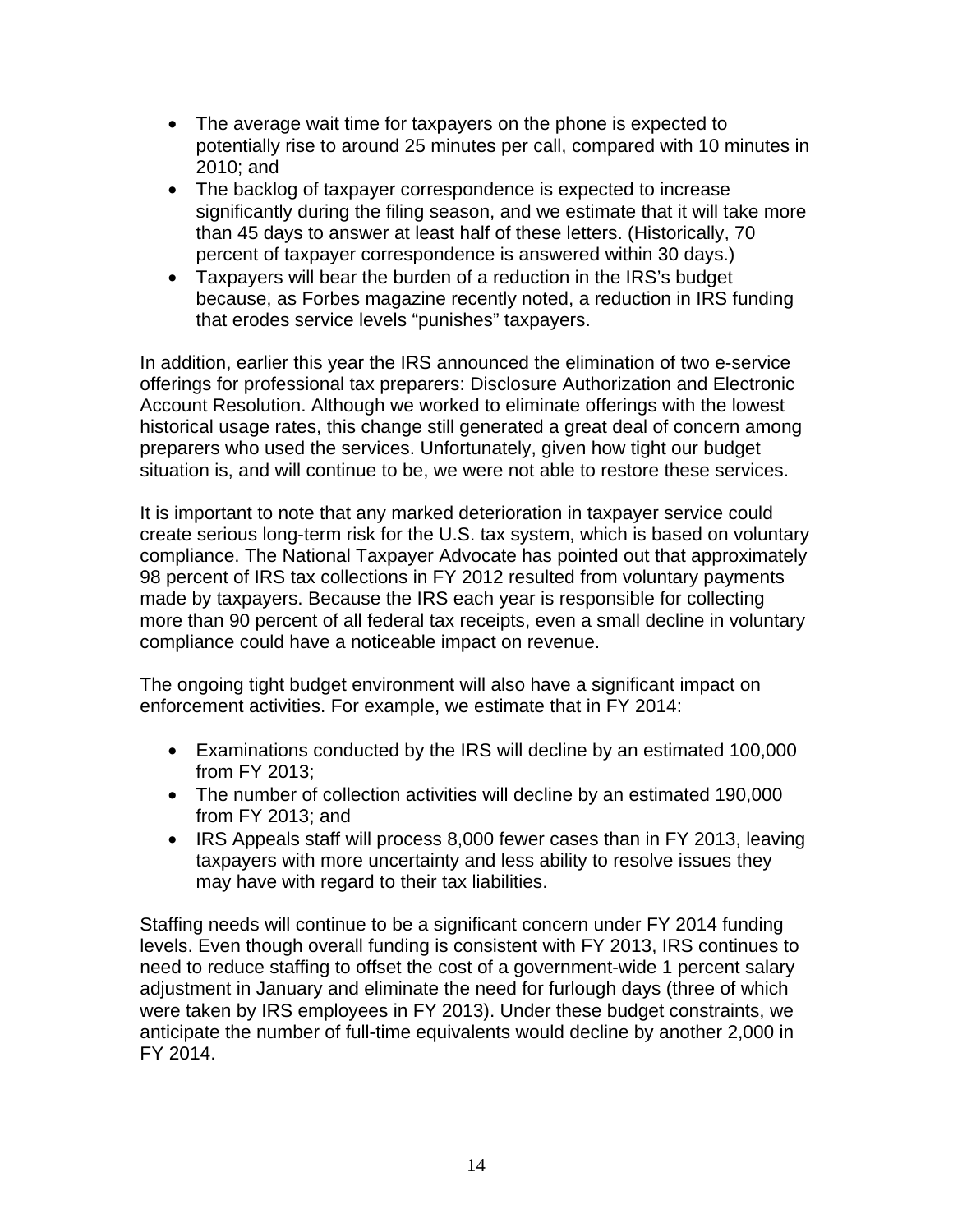IRS Information Technology (IT) operations are another area that will see a significant impact from the continuing tight budget environment. We anticipate that funding in this area in FY 2014 will not be sufficient to address critical technology infrastructure needs such as: improvements to IRS.gov, our main portal for taxpayers to receive online assistance; new identity theft prevention tools; and upgrades to the basic computer software used by our employees that is needed to reduce system vulnerabilities.

Given our difficult budget situation, I note that questions have been raised about the agreement we recently reached with the National Treasury Employees Union (NTEU) involving FY 2013 performance awards for Bargaining Unit (BU) employees. As a result of sequester, the IRS initially made the tough decision to eliminate performance awards for FY 2013. However, because of negotiations with the NTEU that were already underway when I came on board in December, the IRS eventually agreed to make performance award payouts for FY 2013 of about 1 percent of the BU employee salary base, which is less than the 1.75 percent provided to these employees in previous years. It is important to note that these performance award payouts are awards based on the BU employee's performance and that these performance awards go to approximately two-thirds of the BU employees, based on decisions by their managers.

The agreement reached by the IRS and the NTEU is important for a number of reasons. First, it settles a national grievance and unfair labor practice charge, and provides performance awards to employees who had no pay raises for four years up until this year. In addition, as a result of this agreement, BU employees will for the first time be on the same schedule as everyone else at the IRS, so that payouts will be made early in the fiscal year for work performed the previous year.

After spending time with many employees in various IRS offices over the last several weeks, I am convinced that this money is best spent on our employees. I firmly believe that this investment in our employees will directly benefit taxpayers and the tax system.

Once again, I believe that it is vital for the IRS to receive adequate funding going forward in order for us to deliver on our dual mission of enforcing the tax laws and providing excellent taxpayer service. This view is shared by the IRS Oversight Board, the National Taxpayer Advocate, TIGTA, and the Internal Revenue Service Advisory Council.

#### **III. CONCLUSION**

Chairman Crenshaw, Ranking Member Serrano and members of the Subcommittee, thank you again for the opportunity to provide you with an overview of IRS operations. Our work in all of the areas I have discussed is